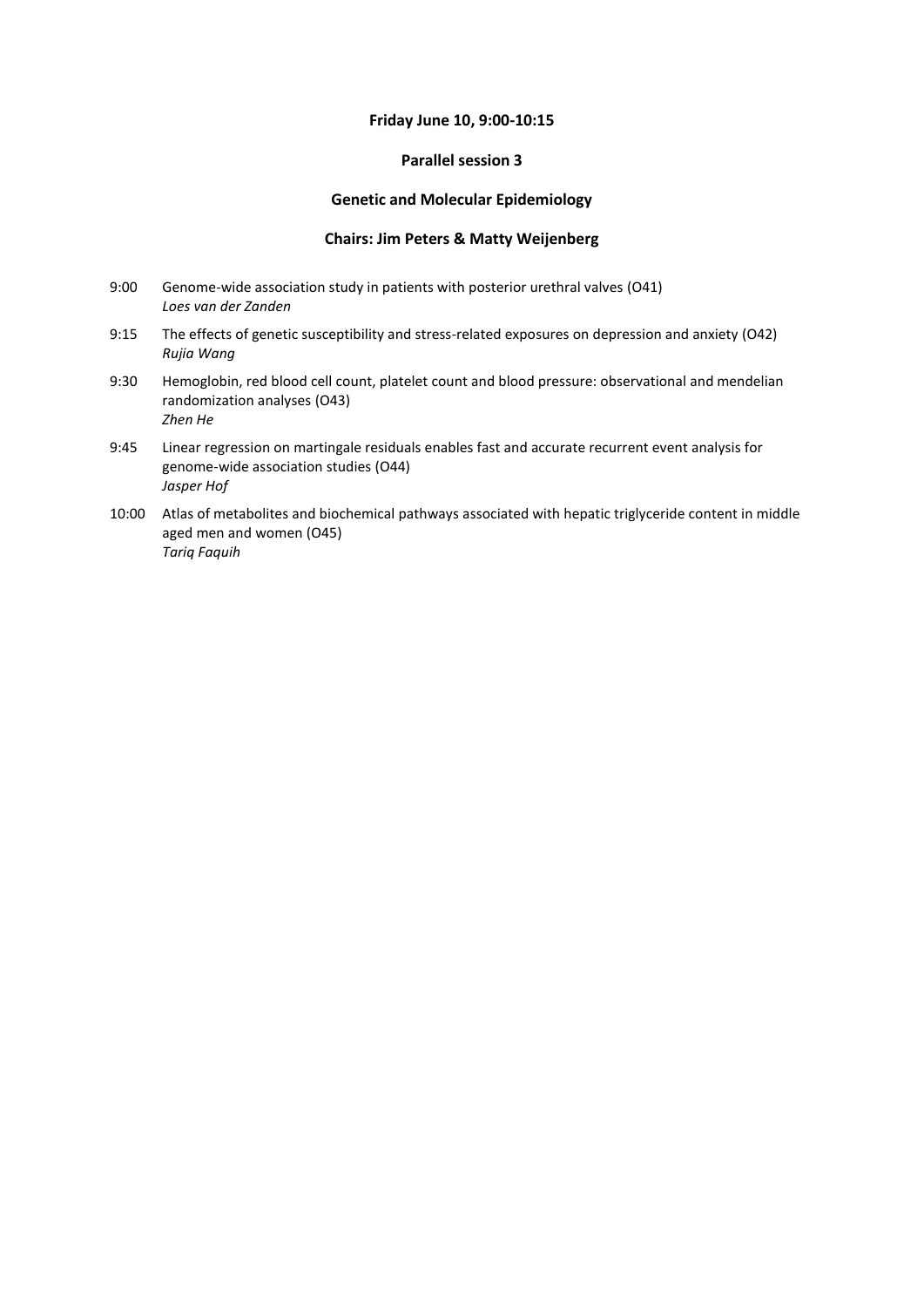## **O41. Genome-wide association study in patients with posterior urethral valves.**

*Zanden van der L.F.M., Radboudumc, Nijmegen, The Netherlands, Maj C., University of Bonn Borisov O., University of Bonn van Rooij I.A.L.M., Radboudumc Quaedackers J.S.L.T., University Medical Center Groningen Steffens M., Isala Schierbaum L., University Hospital of Bonn Schneider S., University Hospital of Bonn Waffenschmid L., University Hospital of Bonn Kiemeney L.A.L.M., Radboudumc de Wall L.L.L., Radboudumc Amalia Children's Hospital Heilmann S., University Hospital of Bonn, University of Bonn Rösch W., University Medical Center Regensburg Gehlen J., University Hospital of Marburg Schumacher J., University Hospital of Marburg Szczepanska M., Medical University of Silesia in Katowice Taranta-Janusz K., Medical University of Białystok Kroll P., Surgery and Urology Clinic, Poznan University of Medical Sciences Krzemien G,. Medical University of Warsaw Szmigielska A., Medical University of Warsaw Schreuder M.F., Radboudumc Amalia Children's Hospital Weber S., Philipps University Marburg Zaniew M., University of Zielona Góra Roeleveld N., Radboudumc Reutter H., Friedrich-Alexander University of Erlangen-Nürnberg Feitz W.F.J., Radboudumc Amalia Children's Hospital Hilger A.C., University Hospital of Bonn, Friedrich-Alexander University of Erlangen-Nürnberg, University Hospital Erlangen*

Background: Congenital lower urinary tract obstructions (LUTO) are most often caused by posterior urethral valves (PUV), a male limited anatomical obstruction of the urethra affecting 1 in 4,000 male live births. Little is known about the genetic background of PUV. Here, we report the first genomewide association study (GWAS) for PUV.

Methods: Four cohorts of patients and controls from The Netherlands, Germany, and Poland were included in the current study. Samples were genotyped using Illumina microarrays. After standard quality control steps, imputation and association analyses were performed separately for the different cohorts, after which results were combined in a meta-analysis.

Results: The final meta-analysis included 756 patients and 4,823 on ethnicity matched controls and comprised 5,754,208 variants that were genotyped or imputed and passed quality control in all 4 cohorts. No genome-wide significant locus was identified, but 33 variants showed suggestive significance (P<1×10-5). When considering only loci with multiple variants residing within <10kB of each other showing suggestive significance and with the same effect direction in all 4 cohorts, 3 loci comprising a total of 9 variants remained. These loci resided on chromosomes 13, 16, and 20.

Conclusion: The present GWAS and meta-analysis is the largest genetic study on PUV performed to date. The fact that no genome-wide significant locus was identified, can be explained by lack of power or may indicate that common variants do not play a major role in the aetiology of PUV. Nevertheless, future studies are warranted to replicate and validate the 3 loci that yielded suggestive associations.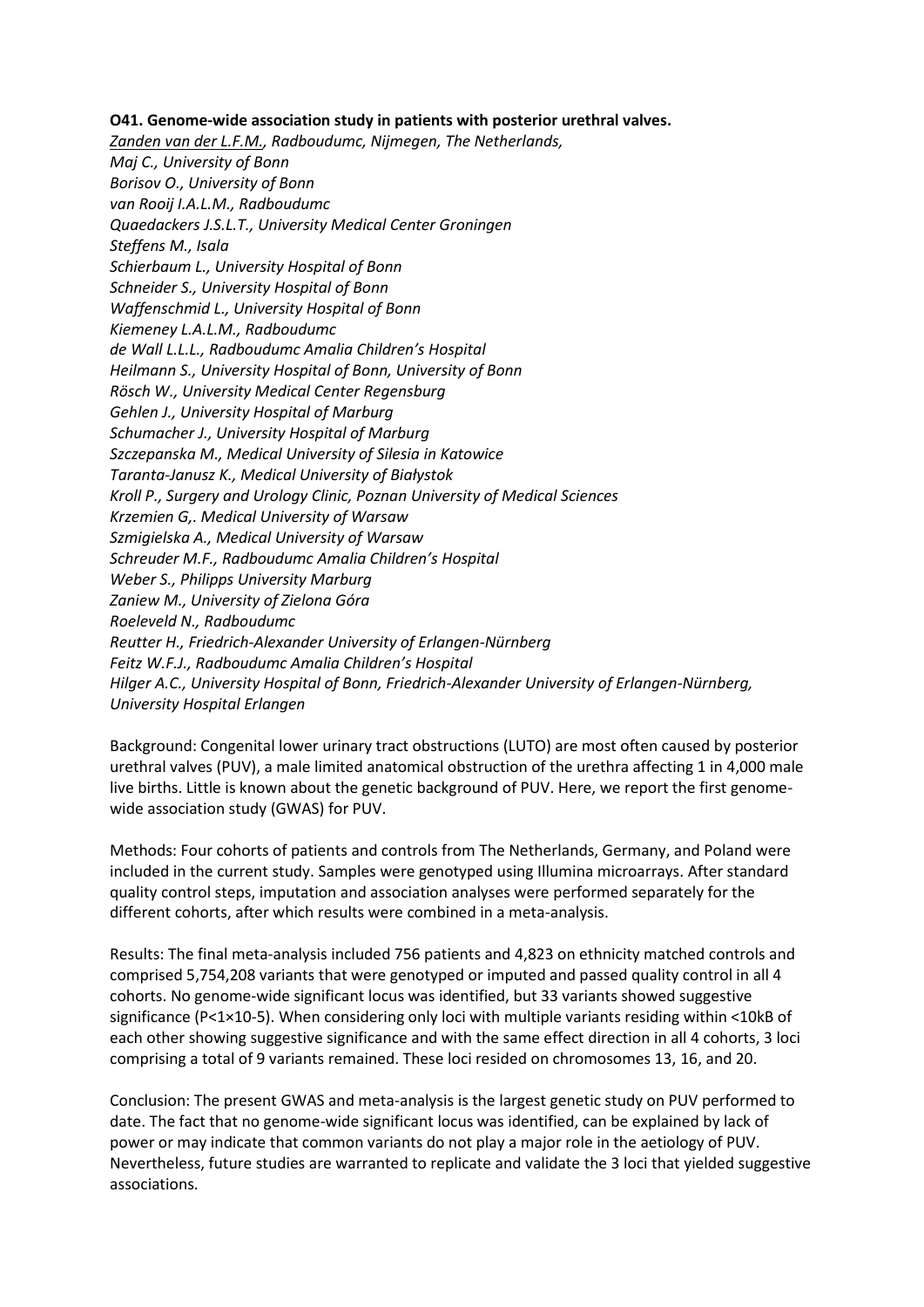## **O42. The effects of genetic susceptibility and stress-related exposures on depression and anxiety.**

*Wang R., Department of Epidemiology, University Medical Center Groningen, University of Groningen, Groningen, Netherlands*

*Hartman C.A., Department of Psychiatry, University Medical Center Groningen, University of Groningen, Groningen, Netherlands*

*Snieder H., Department of Epidemiology, University Medical Center Groningen, University of Groningen, Groningen, Netherlands*

Background: It is unclear whether and to what extent stress-related exposures moderate effects of polygenetic risk scores (PRSs) on depression and anxiety. We aimed to examine such moderation effects for a variety of stress-related exposures on depression and anxiety.

Methods: We included 41,810 participants with both genome-wide genetic data and measurements of depression and anxiety in the Lifelines Cohort Study. Current depression and anxiety were measured by the MINI International Neuropsychiatric Interview. Stress-related exposures included long-term difficulties, stressful life events, reduced social support, childhood trauma, and loneliness, which were measured by self-report questionnaires. PRSs were calculated based on the latest genome-wide association studies for depression and anxiety. We used linear mixed models adjusting for family relationships to estimate the interactions between PRSs and stress-related exposures.

Results: Nine of the ten investigated interactions between the five stress-related exposures and the two PRSs for depression and anxiety were significant (Ps<0.001). Higher exposure to long-term difficulties, stressful life events, reduced social support and loneliness amplified the genetic effects on both depression and anxiety. As for childhood trauma, its interaction with the PRS was significant for depression (P=1.78e-05) but not for anxiety (P=0.32).

Conclusions: Higher levels of stress-related exposures significantly amplify effects of genetic susceptibility on depression and anxiety. With large sample sizes and comprehensive stress-related exposures, our study provides powerful evidence on the interplay between genetics and stressrelated exposures on depression and anxiety.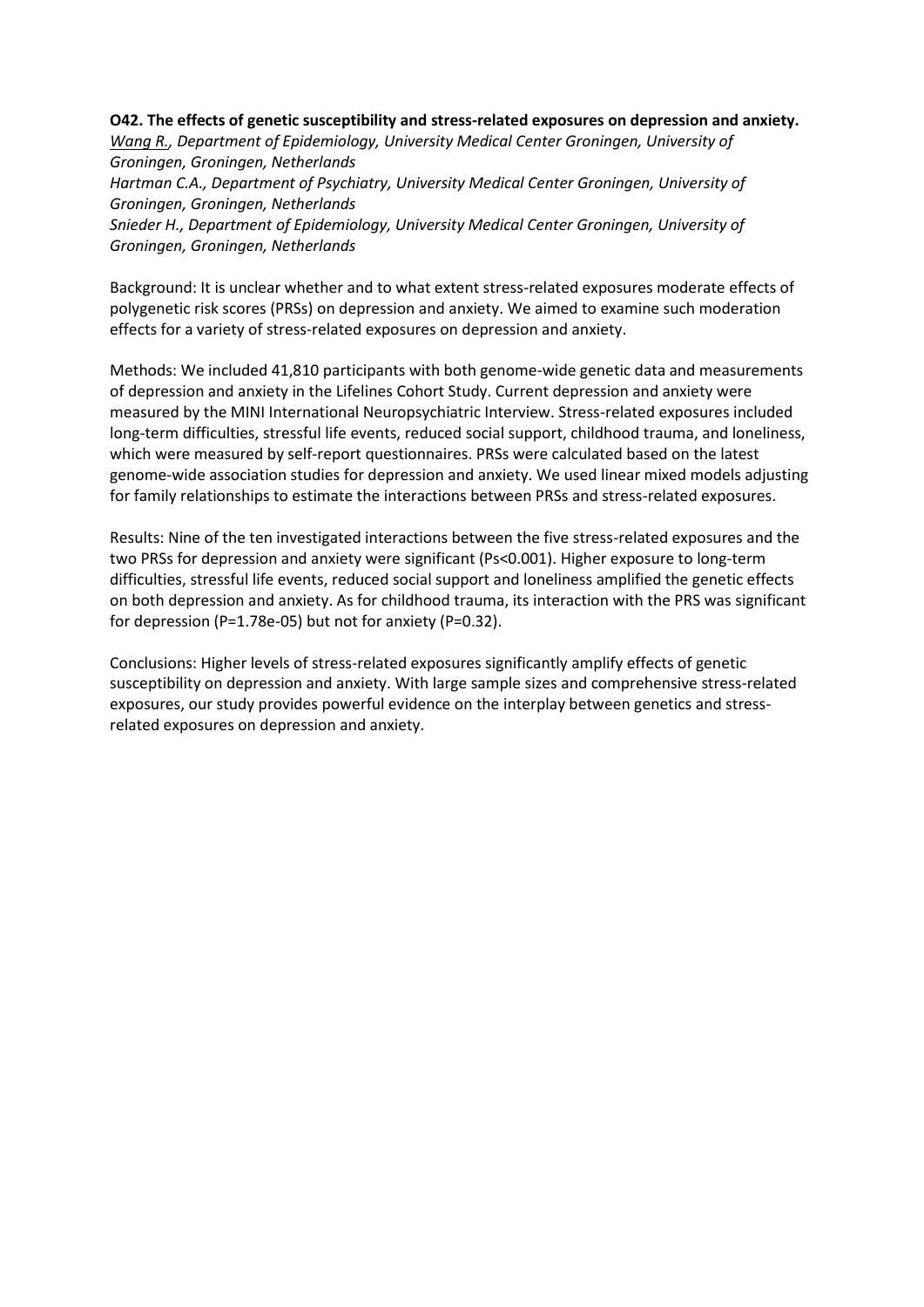# **O43. Hemoglobin, red blood cell count, platelet count and blood pressure: observational and mendelian randomization analyses.**

*He Z.H., University of Groningen, Groningen, The Netherlands and Shantou University Medical College, Shantou, China Snieder H.S., University of Groningen, Groningen, The Netherlands Thio C.T., University of Groningen, Groni, Chen, ZKC, University of Groningen Borst M.H.B., University of Groninge Zhang Q.Y.Z., Shantou University Medical College*

Background: Previous studies have found associations of hemoglobin (HGB), red blood cell count (RBC#) and platelet count (PLT#) with blood pressure (BP). However, whether the associations are causal is not known. The present study aimed to evaluate causal effects of the three traits on BP by employing complementary observational and Mendelian randomization (MR) analyses.

Methods: Observational cross-sectional analyses were conducted by using multivariable logistic (for hypertension) and robust linear regressions (for BP) in the Lifelines Cohort Study (n=110,115). Further, we performed inverse variance-weighted two sample MR analyses (both forward and reverse), combined with multiple sensitivity analyses, to explore the causal effect of the three exposure traits on systolic (SBP) and diastolic BP (DBP) and vice versa, using genetic instrumental variables related to the three exposure traits (HGB, RBC# and PLT#) that had been identified in the UK Biobank (n= 350,475) and genome-wide association study results from the International Consortium of Blood Pressure (ICBP) for SBP and DBP (n= 757,601).

Results: In the MR analyses (per standard deviation increase in exposures), higher HGB (B=0.11, 95% CI=0.07-0.16) and RBC# (B=0.07, 95% CI=0.04-0.10) were associated with DBP. Reverse MR analyses also suggested causal effects of DBP on both HGB (B=0.06, 95% CI=0.03-0.09) and RBC# (B=0.08, 95% CI=0.04-0.11). No associations with SBP were found. The observational cross-sectional analyses supported these findings and yielded fairly similar results. No consistent causal effects of PLT# on SBP and DBP were found.

Conclusion: Our results indicate robust bidirectional causal relationships of HGB and RBC# with DBP, but not with SBP. Causal effects of PLT# on BP were not consistent.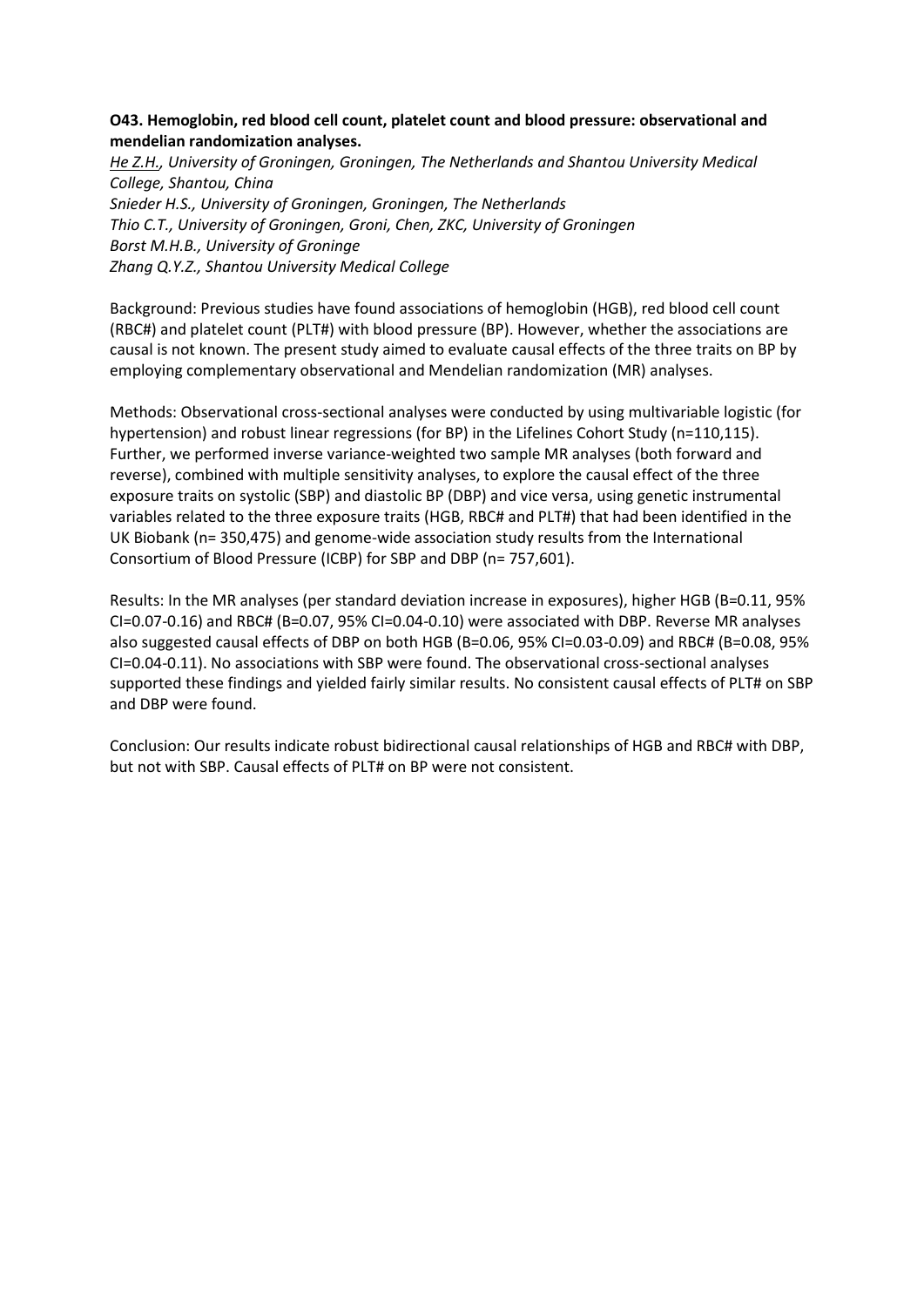# **O44. Linear regression on martingale residuals enables fast and accurate recurrent event analysis for genome-wide association studies.**

*Hof J.P., Department for Health Evidence, Radboud university medical center, Nijmegen, Nijmegen, The Netherlands*

*Vermeulen S.H., Department for Health Evidence, Radboud university medical center Kiemeney L.A.L.M., Department for Health Evidence, Radboud university medical center Galesloot T.E., Department for Health Evidence, Radboud university medical center, Coolen A.C.C., Department of Biophysics, Radboud University*

Background: While many diseases recur after recovery, e.g. recurrences in cancer and infections, research into these recurrences is primarily focused on analysing only time-to-first recurrence, thereby ignoring any subsequent recurrences that may occur after the first. Statistical models for the analysis of recurrent events are available, of which the Cox proportional hazards frailty model is the current state-of-the-art model. However, this model is too statistically complex for efficient application in high-dimensional data analysis such as genome-wide association studies (GWAS). Here, we developed a novel method for the analysis of recurrent event data in GWAS.

Methods: In our method, every DNA variant is tested on association with the recurrent events using a linear regression on martingale residuals. The statistical performance (type I error, power, run time) of our novel method was compared with established recurrent event models using simulated data (N=1,500). Our simulation scenarios ranged over relevant parameters for GWASs on recurrent event data, such as minor allele frequency, average number of recurrences and heterogeneity in recurrence risk.

Results: First results showed that the P-values obtained from our novel method are highly correlated with P-values obtained from a Cox proportional hazards frailty model (rho = 0.9999976). Also, our novel method is more than 5,000 times faster than existing recurrent event models: a recurrent event GWAS for 1 million DNA variants for 1,500 individuals is carried out in 50 seconds, whereas existing recurrent event methods would require 3 days. Finally, our simulations showed that the novel method controls the type I error and that the statistical power is similar to state-of-the-art recurrent event models in all simulation scenarios.

Discussion: We present linear regression on martingale residuals as the first method to perform a valid, accurate and efficient recurrent event analysis in GWAS.